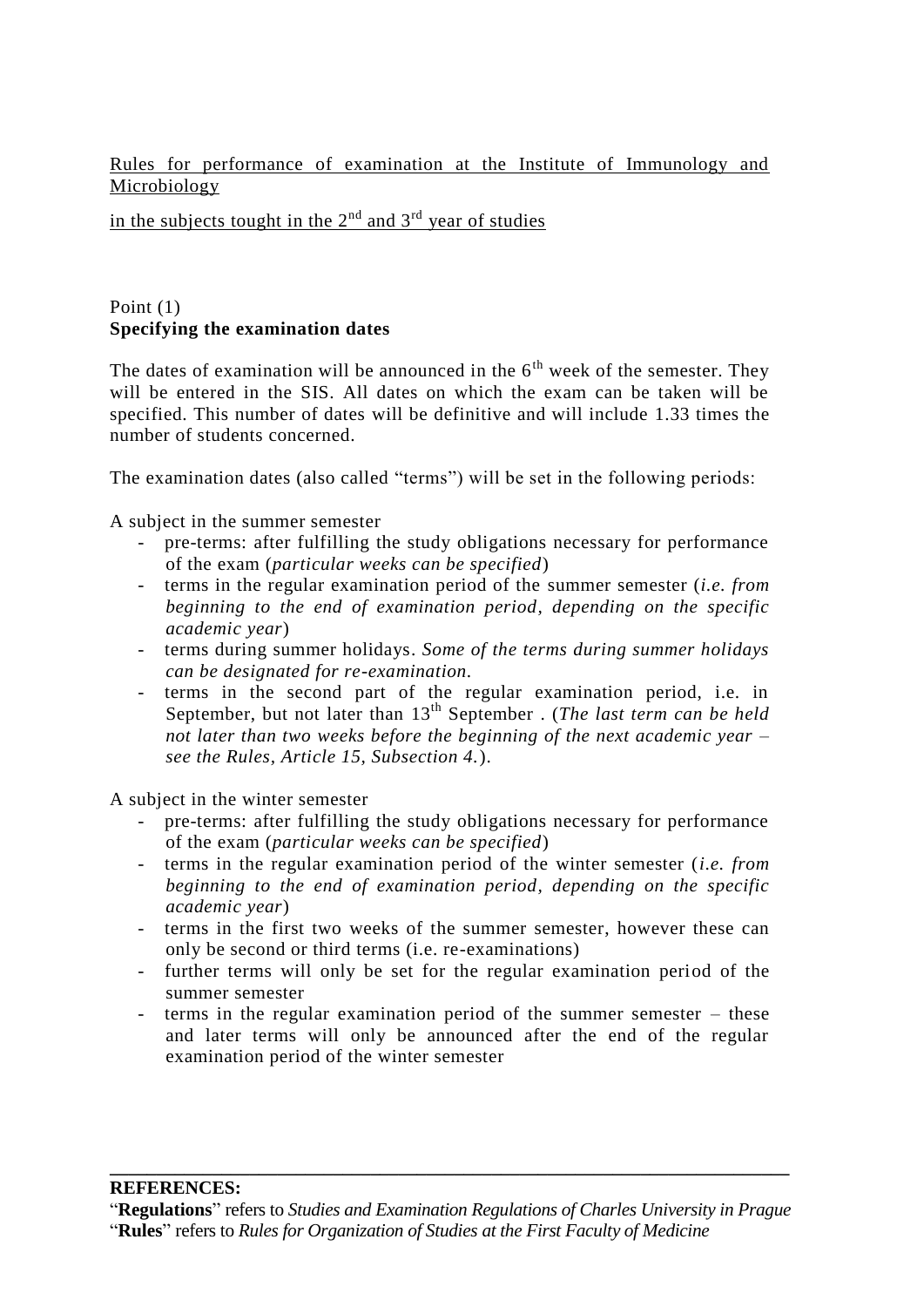- terms in the second part of the regular examination period, i.e. in September, but not later than 13<sup>th</sup> September . (*The last term can be held not later than two weeks before the beginning of the next academic year – see the Rules, Article 15, Subsection 4.*).

The last term can be held not later than two weeks before the beginning of the next academic year (see the Rules). After that, no more exams can be performed or terms applied for, even if not all possible terms/resits offered have been taken.

## Point (2) **Rules for registration for exams and cancellation**

The start of registration for specific examination dates will be entered in SIS, and it will be different in particular groups of terms.

It will be specific for the following groups of terms:

- pre-terms (from  $8^{th}$  week on)
- regular terms, incl. 2 weeks in the summer semester for exams in the winter semester (from  $8<sup>th</sup>$  week on)
- terms during summer holidays (*to be specified, usually after the end of the first part of the regular examination period*)
- terms in the second part of the examination period, in September (*to be specified, usually after the end of the summer holiday terms*)

A student can only take the exam if registered for the term in SIS, and when all requisites for the exam have been met.

Registration for an exam is not determined by obtaining the credit but taking the exam is, apart from the credit in the given subject, also limited by completion of any subject that is specified as a (pre)requisite. A student who fails to meet the given requisites will be deleted from the list for the term before examination, of which he/she will be informed by e-mail. This deletion will not reduce the number of terms further available for the student.

Registration for particular examination dates ("terms") will be possible 1 day prior to the date of the exam.

Cancellation will be possible 48 hours prior to the date of the exam.

"**Regulations**" refers to *Studies and Examination Regulations of Charles University in Prague*

**\_\_\_\_\_\_\_\_\_\_\_\_\_\_\_\_\_\_\_\_\_\_\_\_\_\_\_\_\_\_\_\_\_\_\_\_\_\_\_\_\_\_\_\_\_\_\_\_\_\_\_\_\_\_\_\_\_\_\_\_\_\_\_\_\_\_\_\_\_\_\_\_\_**

"**Rules**" refers to *Rules for Organization of Studies at the First Faculty of Medicine*